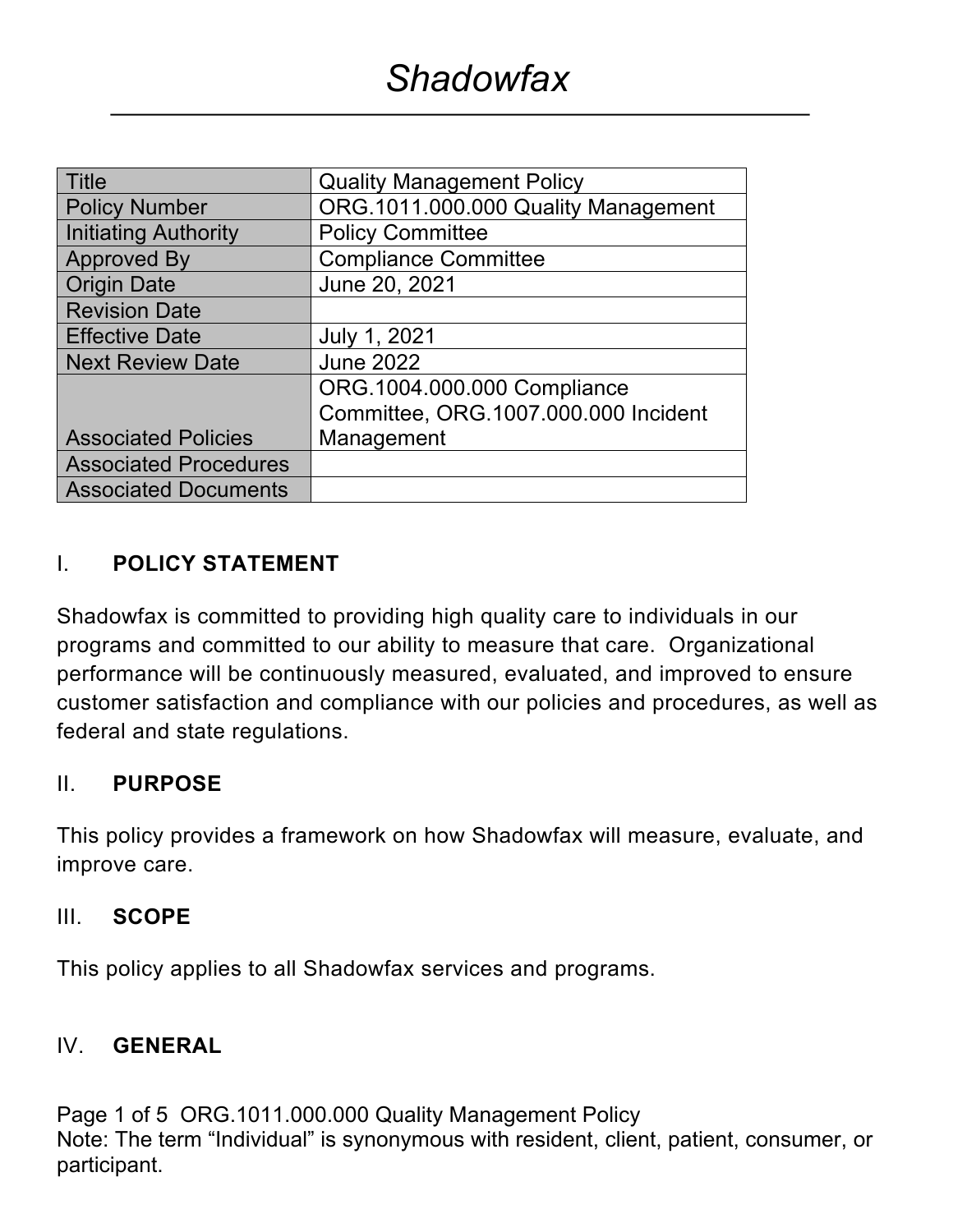# *Shadowfax*

This policy is based on the standards set by PA Code Title 55 Chapter 6100, 6400, 2380 and 52, statues and regulations, 2390, PA code 6, Chapter 11 and Older Adult Daily Living Center.

## V. **POLICY**

Shadowfax will develop, implement, and maintain a Quality Management (QM) program for the organization. The QM program consists of measurement, evaluation, and improvement activities using both individual and comprehensive information.

Shadowfax's Compliance Committee has oversight responsibility for the QM program.

Shadowfax's Executive Team manages the development of Shadowfax's QM Plan(s), implements the plan(s) and provides a centralized view of the plan(s), issues and progress. The QM plan includes:

- Performance measures
- Performance improvement targets and strategies, including data-driven outcomes to achieve compliance with applicable regulations under which Shadowfax is licensed.
- Methods to obtain feedback relating to personal experience from individuals, staff persons and other affected parties.
- Data sources used to measure performance.
- Methods for monitoring activities of high risk, high volume, or problemprone activities or events that occur.

Page 2 of 5 ORG.1011.000.000 Quality Management Policy Note: The term "Individual" is synonymous with resident, client, patient, consumer, or participant.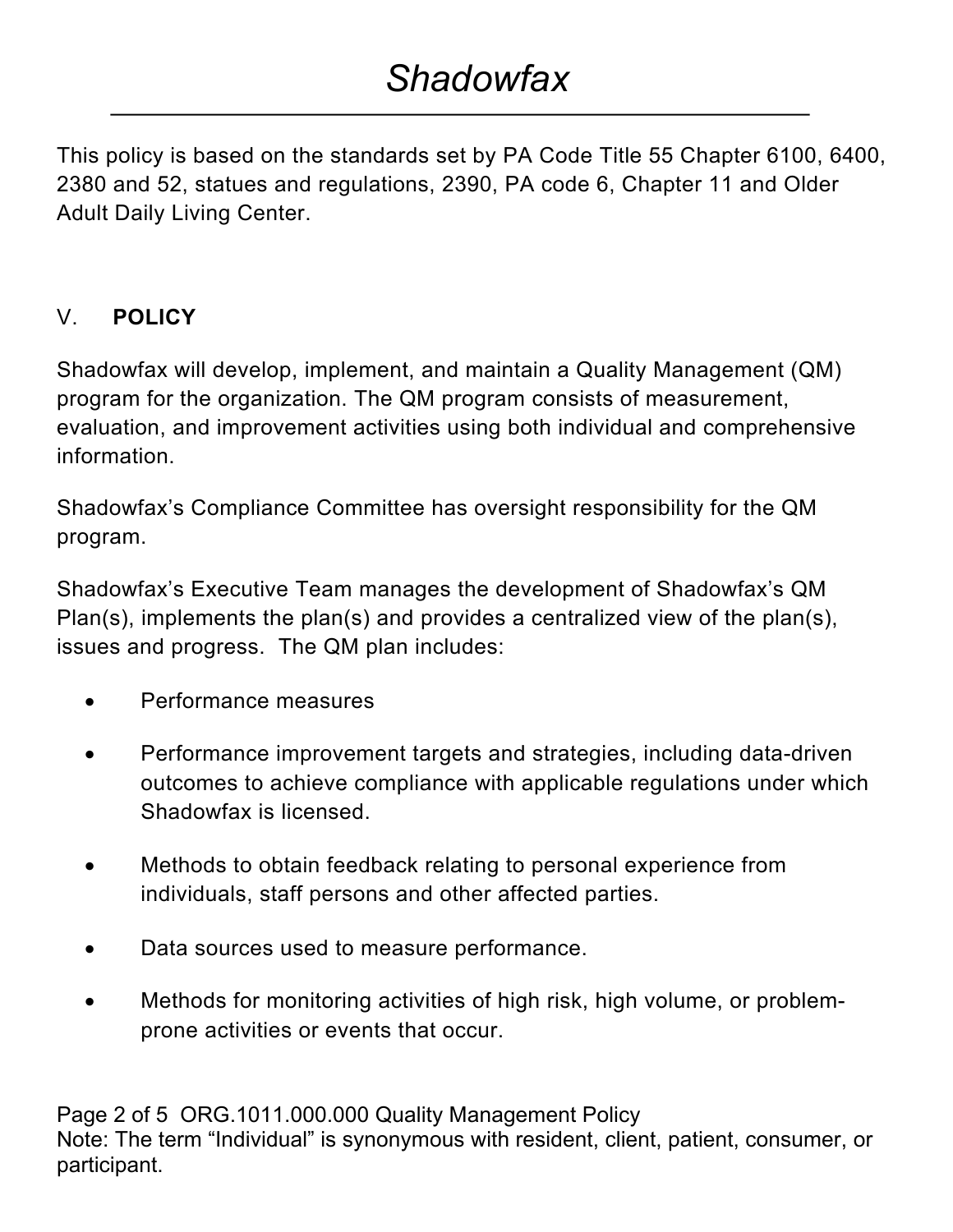- Roles and responsibilities of staff related to the practice of quality management.
- The roles, methods, and procedures to:
	- o Investigate and review critical incidents
	- o Review grievance reports
	- o Make recommendations and provide follow up to critical incidents and grievance reports
- Any Department-approved Corrective Action Plan (CAP), if a CAP exists.
- A communications plan to share quality, compliance, risk, and incident management activities tailored to the various audiences across Shadowfax, such as senior management, staffs, individuals, internal-governance committees, etc.
- Additional items determined by Shadowfax, as necessary, to address selfidentified areas of quality improvement.

The QM Plan(s) is/are analyzed and revised every two years.

Shadowfax will maintain a QM Team to review incidents, identify trends, and develop recommendations to the Compliance Committee and the Executive Leadership Team. QM Team members include the Quality Management Coordinator, Quality Manager, and Incident Manager Coordinators. The Compliance Committee will review membership annually, at a minimum, and make membership changes as necessary.

The QM Team will meet monthly, with a written agenda and meeting minutes, and monthly updates to the Compliance Committee and the Executive Leadership Team. Specific QM Team duties include, at a minimum:

Page 3 of 5 ORG.1011.000.000 Quality Management Policy Note: The term "Individual" is synonymous with resident, client, patient, consumer, or participant.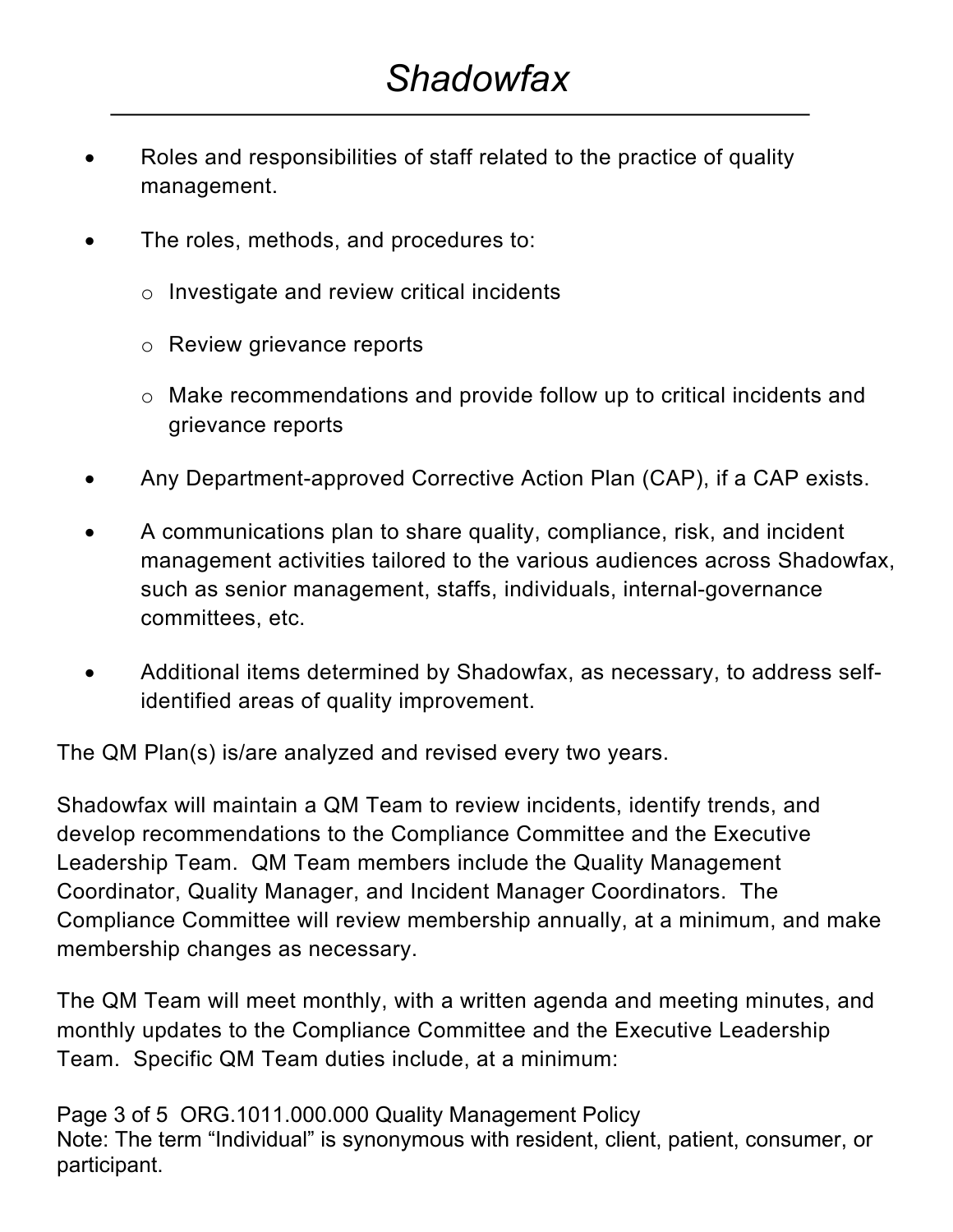- Reviewing all incidents and recommending corrective actions to mitigate risk and prevent recurring incidents.
- Completing and documenting monitoring of incident data that includes, at a minimum:
	- o Evaluation of the effectiveness of incident corrective actions for all incident categories
	- o Evaluation of the circumstances and frequency of restraints
	- o Evaluation of the circumstances and frequency of medication errors
	- o Identification and implementation of preventative measures to reduce:
		- The number of incidents
		- The severity of the risks associated with the incident
		- The likelihood of an incident recurring
	- o Documentation of:
		- The need to revise the ISP with the ISP team to include new and/or revised information, risk mitigation plans, or a change in services or supports
		- The need to consult with a County ID Program/AE for assistance related to monthly data monitoring, if necessary
		- § The actions and outcomes of any activities that occurred related to the monthly data monitoring
- Quarterly Trend Analysis
- Certified Investigator Peer Reviews
- House Visits

## VI. **OVERSIGHT**

Shadowfax's Compliance Committee or their designee(s) (the "Approved By") shall be in charge of the administration of this Policy. The Approved By responsibilities include:

1. Identifying the action steps to come into compliance and directives to maintain compliance and implement the action steps.

Page 4 of 5 ORG.1011.000.000 Quality Management Policy Note: The term "Individual" is synonymous with resident, client, patient, consumer, or participant.